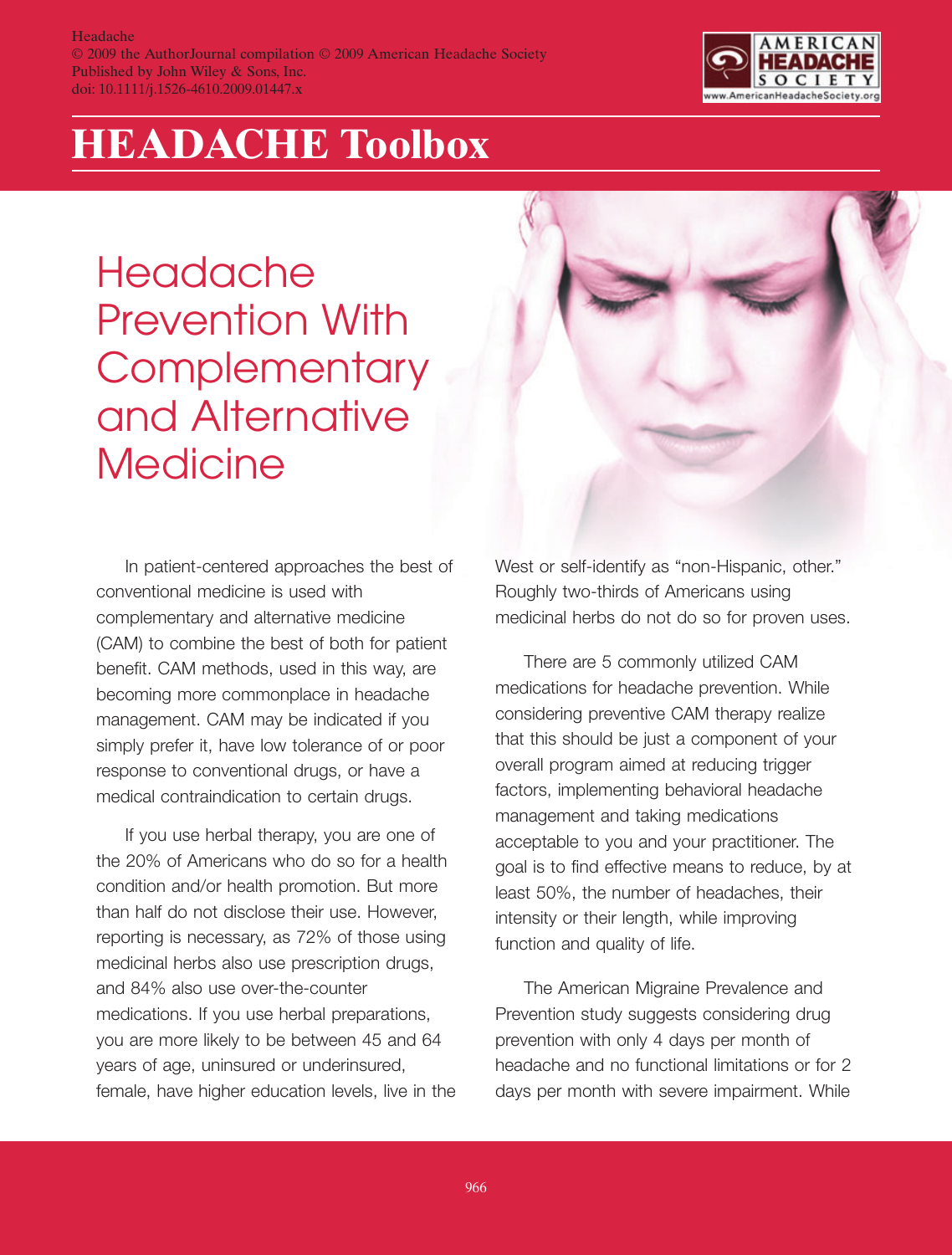nearly 40% of headache sufferers meet criteria for prevention just over 10% receive any.

If prevention is warranted, discuss your motivations, preferences, and concerns with your providers. Be aware that CAM headache therapies are not as rigorously proven as many conventional preventatives and not as strictly regulated by the Food and Drug Administration of the USA as are prescription therapies and devices. They are classified as dietary supplements and not drugs; and therefore no proof of safe manufacturing, effectiveness, or safety is required for marketing in the USA. You should have concern for the lack of industry standardization as regards the contents and purity of herbals, along with batch-to-batch consistency. Finally, one should recall that the total number of subjects involved in studies evaluating "herbals" for headache treatment typically is very small. Thus, the admonition: "consumers beware."

### *FEVERFEW*

Feverfew (*Tanacetum parthenium*) is a species in the chrysanthemum family, whose dried leaves have long been used as a headache remedy. Available feverfew preparations have a >400% variation in dosage strength of the active ingredient parthenolide. Because feverfew also contains melatonin and other compounds, uncertainty exists regarding the major active ingredient. Currently, there are no commercially available standardized feverfew products; therefore, recommendations about dosing are not possible. Feverfew adverse events include sore mouth and tongue (including oral ulcers), swollen lips, loss of taste, abdominal pain, and gastrointestinal disturbances. Adequate long-term studies are available on some preparations.

#### *PETADOLEX*

*Petasites hybridus*, known as butterbur, is a perennial shrub which grows wild on German riverbanks. The butterbur root is supposed to have antimigraine properties. Some plant parts may cause cancer, liver, lung, and bleeding disorders. The German Health Authority (Commission E) certifies brand name Petadolex as nontoxic. Two adequate trials support effectiveness with 150 mg per day but not 100 mg. Adverse events compare favorably with placebo except for excess burping. Long-term safety data are limited. The average duration of use has been approximately 3 months with 450,000 users assessed short term with >75,000 patient years of exposure as of 2003.

#### *MAGNESIUM*

Low brain magnesium levels in migraineurs are reported in several studies. Magnesium prevention trials have yielded mixed results. It appears that prolonged "high dose" supplementation of a minimum of 400-600 mg per day may be required to achieve any benefit from therapy. No comparison of different magnesium formulations exists to inform decisions. Adverse events are mainly gastrointestinal (diarrhea predominating). Amino acid chelates may be better tolerated, but are lower strength and therefore cost is slightly higher. There is no evidence of any short- or long-term safety issues if serious kidney disease is absent.